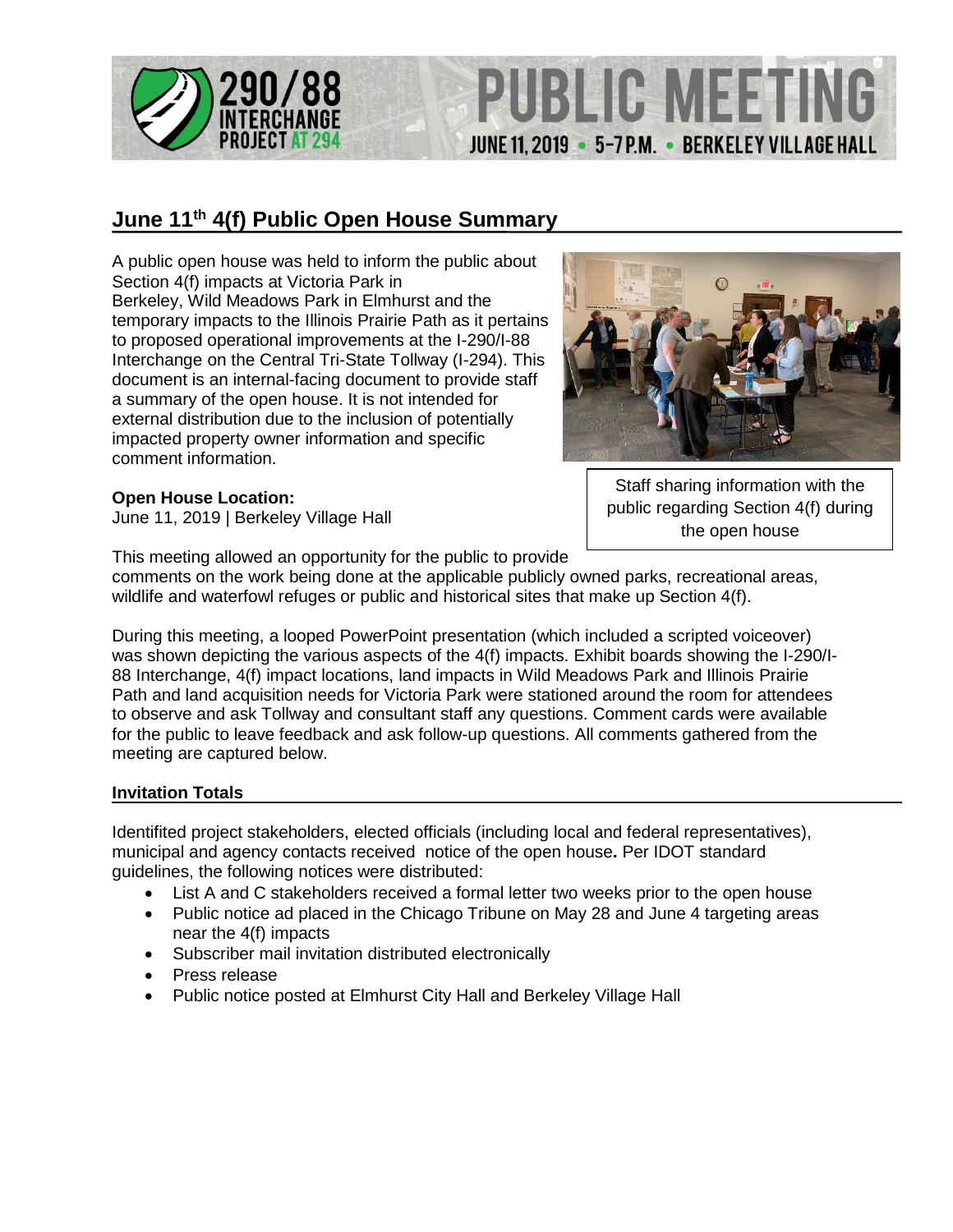

## **PUBLIC MEETIN** G JUNE 11, 2019 . 5-7 P.M. . BERKELEY VILLAGE HALL

#### **Participation Totals**

Below is an attendance breakdown including: attendee total, media, elected officials, municipal staff, residents and comments.

| <b>Total Meeting Attendees:</b> | 35 |
|---------------------------------|----|
| Media:                          | 1  |
| Elected Officials:              | 4  |
| Municipal/Agency Staff:         | 9  |
| Residents:                      | 21 |
| Comments:                       |    |

#### **Media Attendance**

| First | Last | Company                 | Title |
|-------|------|-------------------------|-------|
| Marni | Pyke | Daily Herald   Reporter |       |

An **article** was posted by WBBM providing a brief recap of the meeting (print and audio provided).

#### **Elected Officials in Attendance**

|               | First  | Last      | Municipality         | Title          |
|---------------|--------|-----------|----------------------|----------------|
|               | Larry  | Hammar    | Village of Berkeley  | <b>Trustee</b> |
| $\mathcal{P}$ | Jerry  | Perez     | Village of Berkeley  | Trustee        |
| 3             | Marvin | Watson    | Village of Hillside  | Trustee        |
|               | John   | Morrissey | <b>York Township</b> | Trustee        |

#### **Municipal/Agency Staff in Attendance**

|   | <b>First</b> | Last          | Municipality                    | <b>Title</b>                                 |
|---|--------------|---------------|---------------------------------|----------------------------------------------|
|   | Rudy         | Espiritu      | Village of Berkeley             | Village Administrator                        |
| 2 | Dale         | White         | <b>Berkeley School District</b> | Director of Facilities and<br>Transportation |
| 3 | Peter        | Graham        | <b>Berkeley Park District</b>   | <b>Park Director</b>                         |
| 4 | Ryan         | Cox           | <b>Berkeley Public Library</b>  | <b>Director</b>                              |
| 5 | Michael      | Goldsmith     | <b>Cook County Police</b>       | Lieutenant                                   |
| 6 | <b>Dick</b>  | <b>Dufort</b> | City of Elmhurst                | <b>Plan Reviewer</b>                         |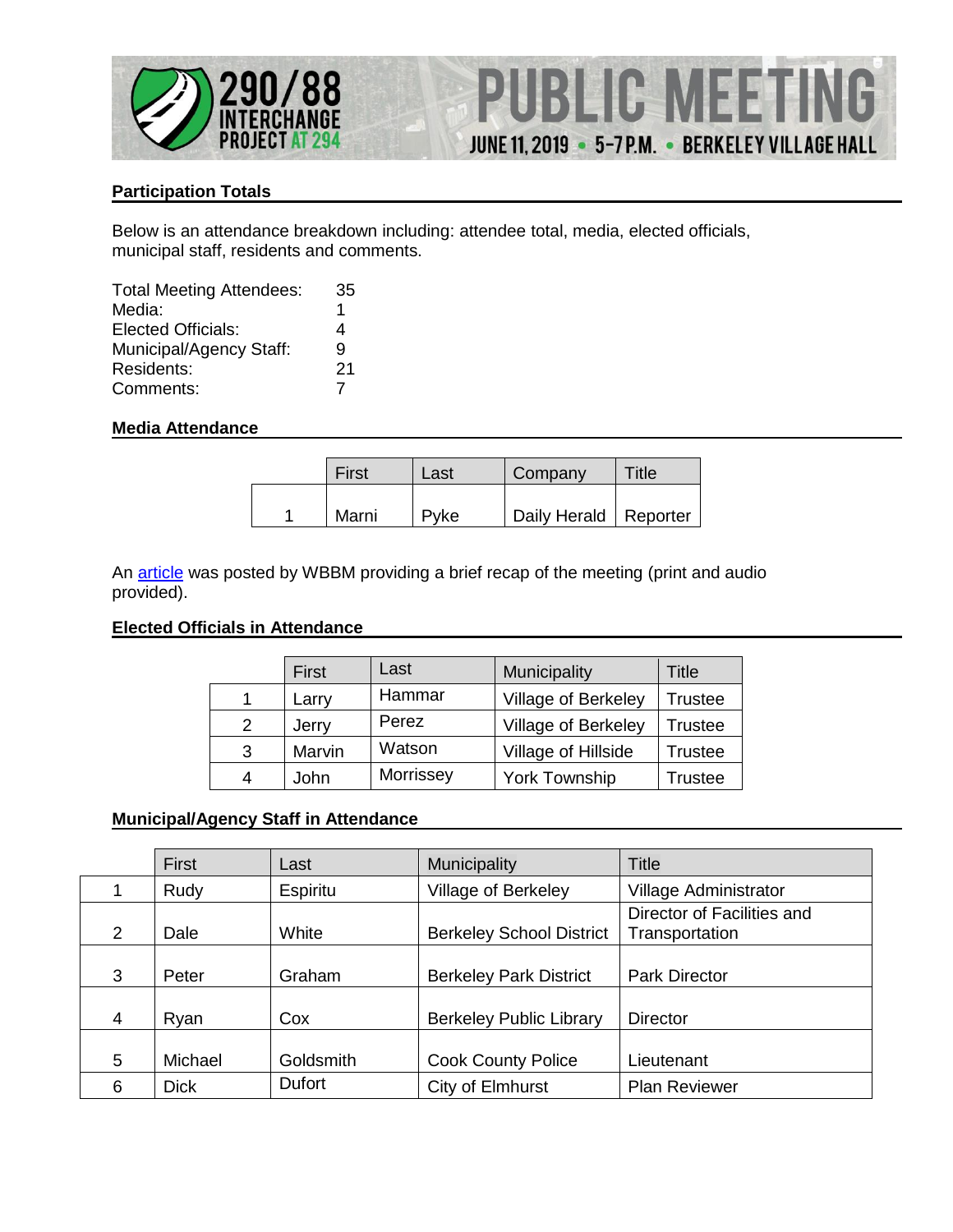

## **PUBLIC MEETIN** JUNE 11, 2019 . 5-7 P.M. . BERKELEY VILLAGE HALL

| ™ristan | ∟eger  | City of Elmhurst              | Civil Engineer            |
|---------|--------|-------------------------------|---------------------------|
| Dan     | Pavne  | <b>Elmhurst Park District</b> | Division Manager of Parks |
| Jim     | Rogers | <b>Elmhurst Park District</b> | <b>Executive Director</b> |

#### **Public Discussion with Staff**

While the purpose of this meeting was to afford the public the opportunity to discuss 4(f) impacts, residents attending this open house were primarily concerned with height, design and locations of the proposed noisewalls. Staff was on-hand to answer inquiries. Below is a list of additional questions asked by attendees:

- General Noisewall duration of noisewall being down, height and design, locations
- Overall 4(f) impact clarification, including impacts to the Prairie Path, Wild Meadows Park and Victoria Park

#### **Public Comments**

A total of seven comment cards were collected from the open house. Public feedback collected focused mainly on noisewalls. Similar to the public discussion during the corridor-wide open houses in May, major concerns regarding noisewalls focused on height, length and timeline of the implemented noisewall through this area. All comments received are listed below for review:

|   | First               | Last         | Comment                                                                                                                                                                                                                                                                                                                                                                                                                                                                                                                                                                                                                                                                                                                                                                                                                                                     | Issue               |
|---|---------------------|--------------|-------------------------------------------------------------------------------------------------------------------------------------------------------------------------------------------------------------------------------------------------------------------------------------------------------------------------------------------------------------------------------------------------------------------------------------------------------------------------------------------------------------------------------------------------------------------------------------------------------------------------------------------------------------------------------------------------------------------------------------------------------------------------------------------------------------------------------------------------------------|---------------------|
|   | Laureen<br>and Rich | <b>Barns</b> | Extension of Noisewall along SB 290                                                                                                                                                                                                                                                                                                                                                                                                                                                                                                                                                                                                                                                                                                                                                                                                                         | <b>Noise</b>        |
| 2 | Laureen             | <b>Barns</b> | We live in Elmhurst & back up to the<br>highways, a few blocks south of St.<br>Charles & 290/north of the prairie path.<br>We attended the meeting in Berkeley<br>last week, had a great discussion with<br>some tollway representatives, & just<br>wanted to email some of our comments.<br>Our main concern is the noise pollution;<br>we have lived here over 20 years & it<br>has gone from a slight annoyance to a<br>loud daily cacophony; extended rush<br>hours with constant truck honking &<br>braking, & frequent sirens/accidents, on<br>top of the ever-increasing traffic noise<br>from 290 & 294. The 294 tollway should<br>be required to install effective noise<br>abatement walls on BOTH the EAST &<br>WEST sides of its tollway lanes, for the<br>entire length of any portion going thru<br>residential areas, which is minimally the | General<br>concerns |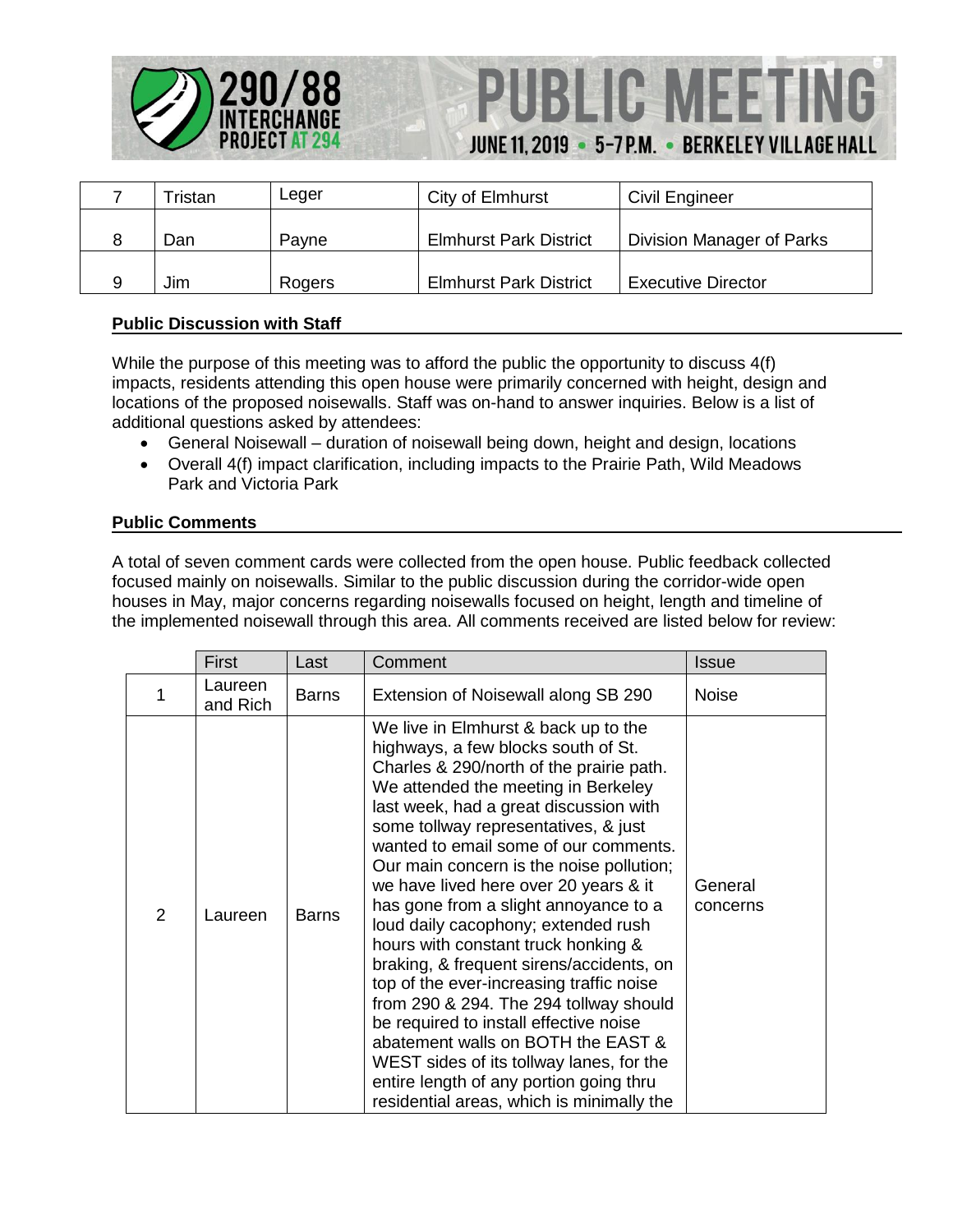



entirety of Elmhurst & Berkeley. 290 should in addition be required to install new, effective noise abatement walls on BOTH sides of its lanes for the entire residential portions. At no time during construction should we be subjected to living here with no noise abatement wall. The noise is constantly negatively effecting hundreds of people & surrounding property values & should be one of your most urgent issues. We have concerns about the current wetlands/ponds in between 290 & 294, & of course drainage in general. Will they be left natural & enlarged to account for additional needed drainage? We have concerns about noise, lighting, added billboards & especially higher ramps/elevated flyovers encircling the area, which may be looming in our back yards, destroying any property value we currently have. What will the heights of fly overs be? The Elmhurst "park" area near the prairie path (as well as the land of most yards backing up to 290) is wooded, with wildlife habitats. It is not a typical open grassy park. This area should not have additional disruptive lighting & should be left natural. Proper & clear road signage is crucial; please over-think the signage! The current mile long backups on 290 eastbound behind our house/ramp exiting to 294 south/88 west, could be lessened with physical barriers & CORRECT signage. A lot of unnecessary crisscrossing of traffic in this vicinity is caused by signage which makes drivers believe they must get all the way over to the right rather than just staying in the 2nd to right lane for 88 west. This is clearly a specialized project with complicated interchanges, but it will be ineffective if not done in conjunction with 290 IDOT redoing its pavement/signage/noise walls in the